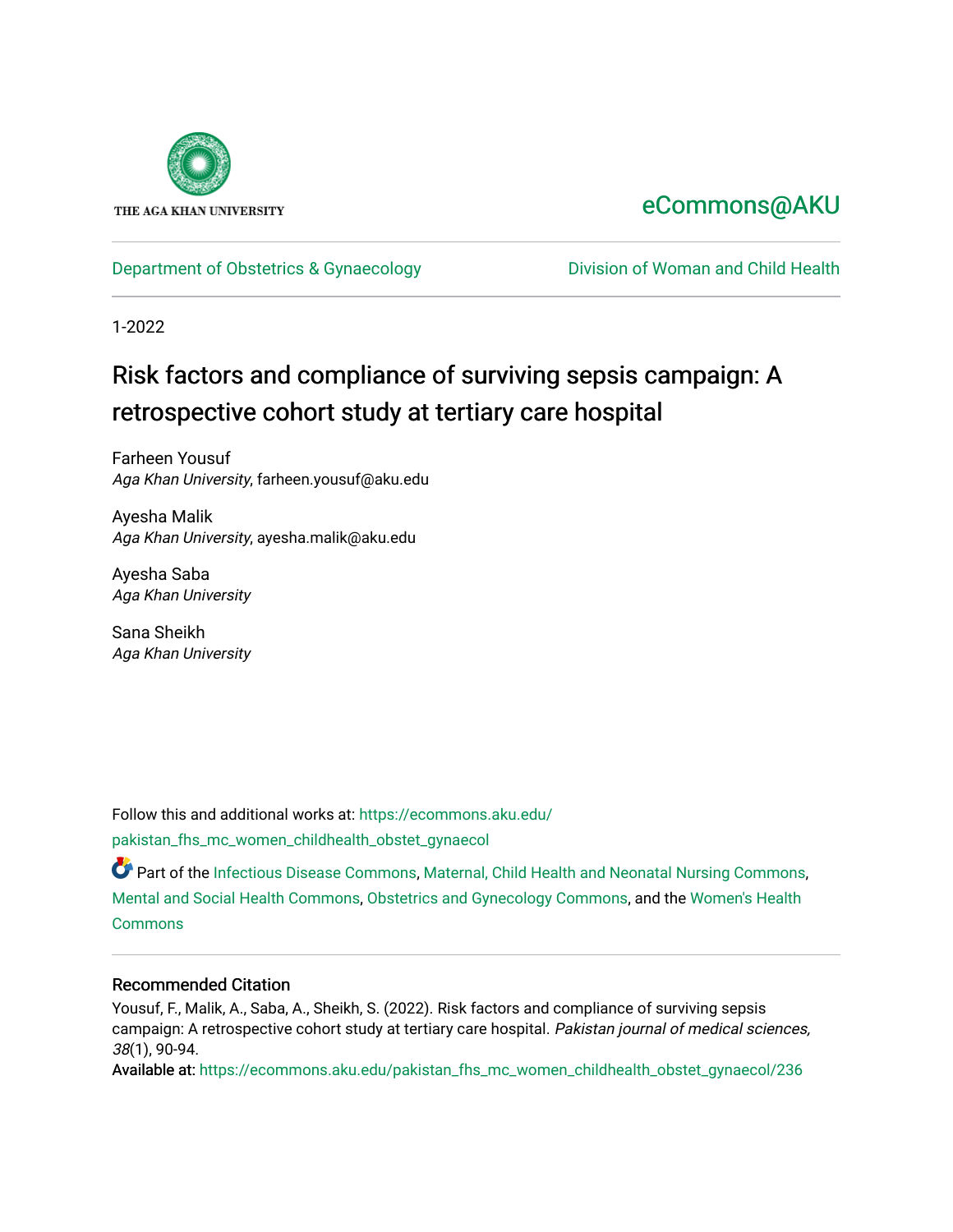## Risk factors and Compliance of surviving sepsis campaign: A retrospective cohort study at tertiary care hospital

*Farheen Yousuf1 , Ayesha Malik2 , Ayesha Saba3 , Sana Sheikh4*

#### **ABSTRACT**

*Background and Objective:* Sepsis is one of the leading causes of direct maternal mortality in Pakistan. It is recommended that the first three hours after the presentation are crucial. During this time implementation of surviving sepsis campaign resuscitation bundles reduces maternal mortality. Our objective was to assess the factors contributing to puerperal sepsis and the compliance of "surviving sepsis campaign resuscitation bundles in puerperal sepsis" for the management of puerperal sepsis.

*Methods:* This was a retrospective record review for five years from January 2011-December 2015. All women who fulfilled the inclusion criteria of puerperal sepsis were included and data from their files were collected and entered in SPSS version 19.0. Mean and standard deviations were calculated for continuous variables while for categorical variable proportion and percentages were used.

*Results:* This retrospective record review in five years showed the 396 patients had P-sepsis, among them 44 patients had severe sepsis with organ dysfunction**.** The culture was positive in 26(59%) with trend of E-coli in 9(20%) Among them 12(27%) had serum lactate more than ≥4mmol/L. Central venous pressure monitoring with fluid resuscitation was done as per protocol of survival bundle given to all 12(100%), Vasopressin was needed in half of these patients 6(50%). Amid 44 patients of severe sepsis 29(66%) were admitted to special care, while 15(34%) required intensive care admissions. Our 7(16%) patients failed to survive. All of them had multi-organ failure.

*Conclusion:* There was moderate adherence of modified surviving sepsis campaign resuscitation bundles. Further improvement in compliance is warranted.

**KEYWORDS:** Sepsis, Surviving sepsis campaign, Puerperal pyrexia, Maternal mortality.

**doi: https://doi.org/10.12669/pjms.38.1.3992**

*How to cite this:*

*Yousuf F, Malik A, Saba A, Sheikh S. Risk factors and Compliance of surviving sepsis campaign: A retrospective cohort study at tertiary care hospital. Pak J Med Sci. 2022;38(1):90-94. doi: https://doi.org/10.12669/pjms.38.1.3992*

This is an Open Access article distributed under the terms of the Creative Commons Attribution License (http://creativecommons.org/licenses/by/3.0), which permits unrestricted use, distribution, and reproduction in any medium, provided the original work is properly cited.

- Dr. Ayesha Malik, MRCOG, FCPS.
- 3. Dr. Ayesha Saba, FCPS.
- Dr. Sana Sheikh, Masters in Epidemiology and Biostatics
- 1-4: Department of Obstetrics and Gynecology, Aga Khan University, Karachi, Pakistan.

Correspondence:

Dr. Farheen Yousuf, FRCOG, MCPS(HPE), FCPS. Assistant Professor, Department of Obstetrics and Gynecology, Aga Khan University, Karachi, Pakistan. *Postal Address:* Apartment No. 205, Premiere Residency, M.T. Khan Road, Karachi, Pakistan. Email: Farheen.yousuf@aku.edu

| * | Received for Publication:            | December 9, 2020 |
|---|--------------------------------------|------------------|
| * | 1 <sup>st</sup> Revision Received:   | March 16, 2021   |
|   | * 2 <sup>nd</sup> Revision Received: | July 9, 2021     |
| * | Final Revision Accepted:             | July 29, 2021    |

#### **INTRODUCTION**

Millennium development goal (MDG) five was to reduce maternal mortality from background of 1990, by 75% by 2015. There was much improvement by 50% reduction however, it was not up to the mark.<sup>1</sup> The strategic development goal (SDG) targeted to reduce maternal mortality to  $\langle 70/100,000 \rangle^2$ Pakistan reports showed the maternal mortality is  $178/100,000$ , this is far behind then the target.<sup>1</sup> A study in 2014 reported as hemorrhage leads to 27% while sepsis causes 11% of maternal deaths.<sup>3</sup> Similarly a systematic review also reported, sepsis as the direct maternal mortality in Asia by 11.6% while in developed countries it is only 2.1%.4

<sup>1.</sup> Dr. Farheen Yousuf, FRCOG, MCPS(HPE), FCPS.<br>2. Dr. Ayesha Malik, MRCOG, FCPS.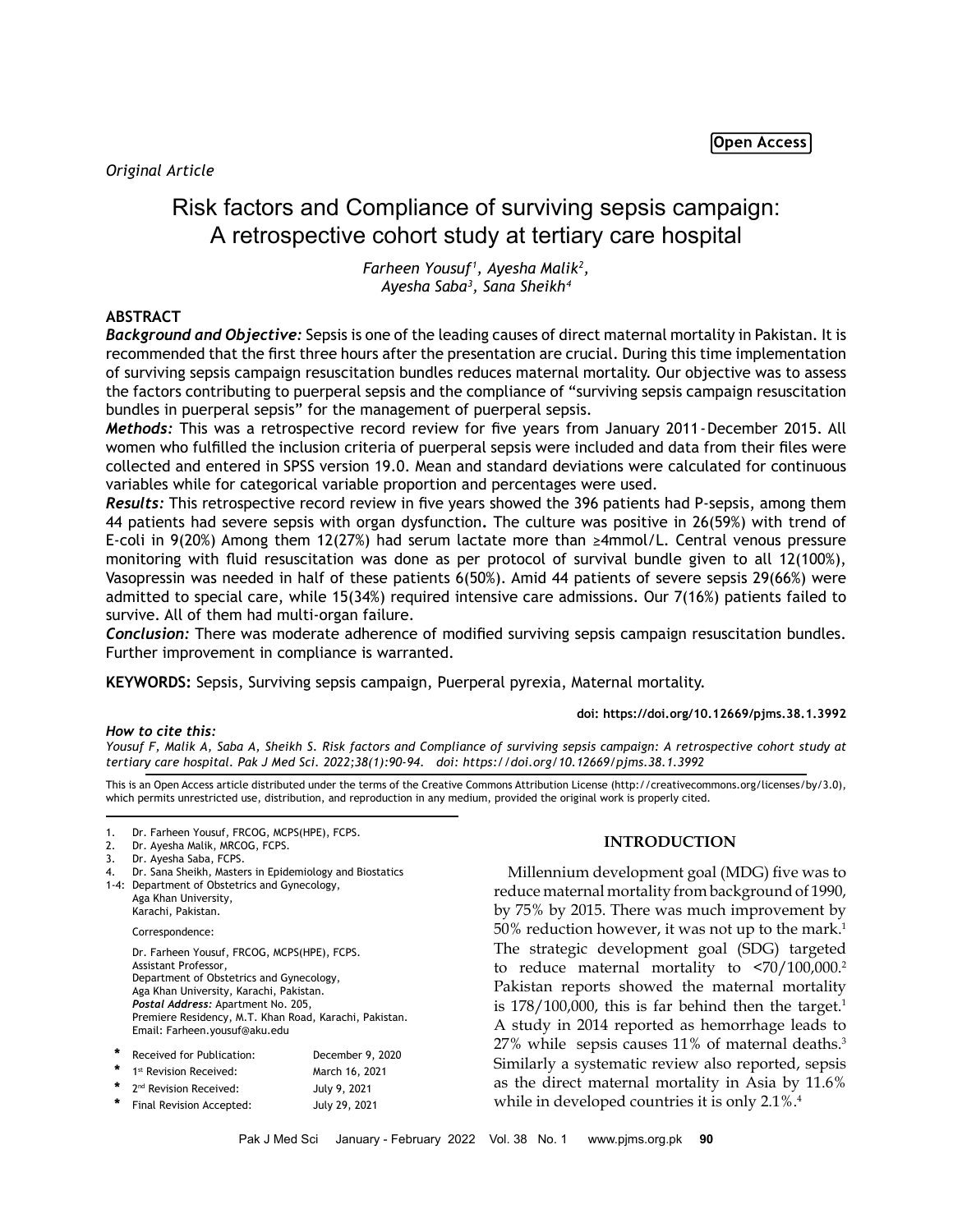The exact burden of sepsis is difficult to gauge due to differences in definition. In 2019 definition of sepsis and septic shock has been revised at the third international consensus sepsis definition  $(Sepsis-3).$ <sup>5</sup> There is a lot of literature which highlighted the risk factors associated with sepsis like un-booked, multiparity, anemia, caesarean section and so on and forth.<sup>6</sup> However still we fail to achieve any improvement. Dellinger et al.'s study reported that puerperal pyrexia and sepsis are highly preventable problems occurring among the leading causes of maternal morbidity and mortality in both developing and developed countries.<sup>7</sup> The issuance of international guidelines for management of severe sepsis and septic shock called as "Modified surviving sepsis campaign resuscitation bundles in puerperal sepsis" in 2008,<sup>8</sup> followed by Royal College of obstetricians and gynecologists in 2012, released early warning signs for the diagnosis criteria for ICU admission. It strongly recommends that first three hours after presentation are very crucial. During these hours certain tasks are predefined, this includes initiation of broad-spectrum antibiotics within one hour after obtaining blood and other relevant cultures, measuring serum lactate. In case of serum lactate being higher than 4mmol/l or hypotension, crystalloid should be started with the rate of 30ml/kg in order to achieve central venous pressure of ≥8mmHg and mean arterial pressure ≥65mm Hg. Vasopressors should also be considered, if patient is not responding to fluid resuscitation. Central venous oxygen saturation should also be maintained at  $\geq 70\%$ .<sup>9,10</sup>

Pakistan has a high mortality due to puerperal sepsis. We are not sure that our patients with Puerperal sepsis are properly managed in light of international guidelines. There is no study published so far that focus on these lines of management in our region. Hence this study will assess the factors contributing to puerperal sepsis and compliance of "Modified surviving sepsis campaign resuscitation bundles in puerperal sepsis" for the management of puerperal sepsis. Furthermore, it also measures puerperal sepsis related maternal mortality and morbidity at Aga Khan university Hospital. The results of this study and recommendations in the light of this data will help in early diagnoses and treatment of cases with puerperal sepsis. We anticipate that this study will improve awareness in caregivers along with its implementation makes revolutionary improvement in maternal morbidity and mortality due to puerperal sepsis.

#### **METHODS**

This was a retrospective record review for five years from January 2011 to December 2015. All women who were admitted with suspicion of puerperal sepsis during pregnancy till 42 days after delivery were recruited and data from their files were collected. Women who were immunocompromised due to any other prior illness or using immunosuppressant were excluded. Puerperal sepsis is defined as the infection of the genital tract occurring at labor or within 42 days of the postpartum period. Among these patients who have had sepsis-induced organ dysfunction or tissue hypoperfusion were labelled as Severe sepsis. Septic shock is defined as the persistence of hypoperfusion despite adequate fluid replacement therapy along with constant severe abdominal pain and tenderness unrelieved by usual analgesia.

All patients who developed sepsis during pregnancy, labor or within 42 days after delivery were included in this study. Their files were reviewed. Details like age, gestational age, and mode of delivery, use of antibiotics, culture results, fluid therapy and serum lactate level were retrieved. Their course of hospital stays and management from the first encounter in emergency room were taken along with the details of time about what, when, who and how the management of P-sepsis was done, were recorded from the files

*Data management and analysis:* Data was entered and analyzed in Statistical Package for Social Sciences (SPSS) version 19.0. Mean and standard deviations were calculated for continuous variables such as maternal age, gestational age at delivery. Clinical Presentations, culture results and compliance of sepsis surviving bundle were calculated in percentage. Permission from ethical review board of the institution was taken with reference number (3528-OBS-ERC-15). The information was taken from medical records remained confidential. Patient name and identity were not disclosed at any time.

#### **RESULTS**

There were 396 patients who presented to emergency with suspicion of puerperal sepsis. The mean age of patients with P-sepsis was 28.51(SD±4.75). The most prevalent contributing factor was anemia in 250(63%) followed by diabetes in 77(19%) while preterm pre-labor rupture of membrane in 62(16%) of patients. Two third of patient delivered by Caesarean section. The common presentations were fever and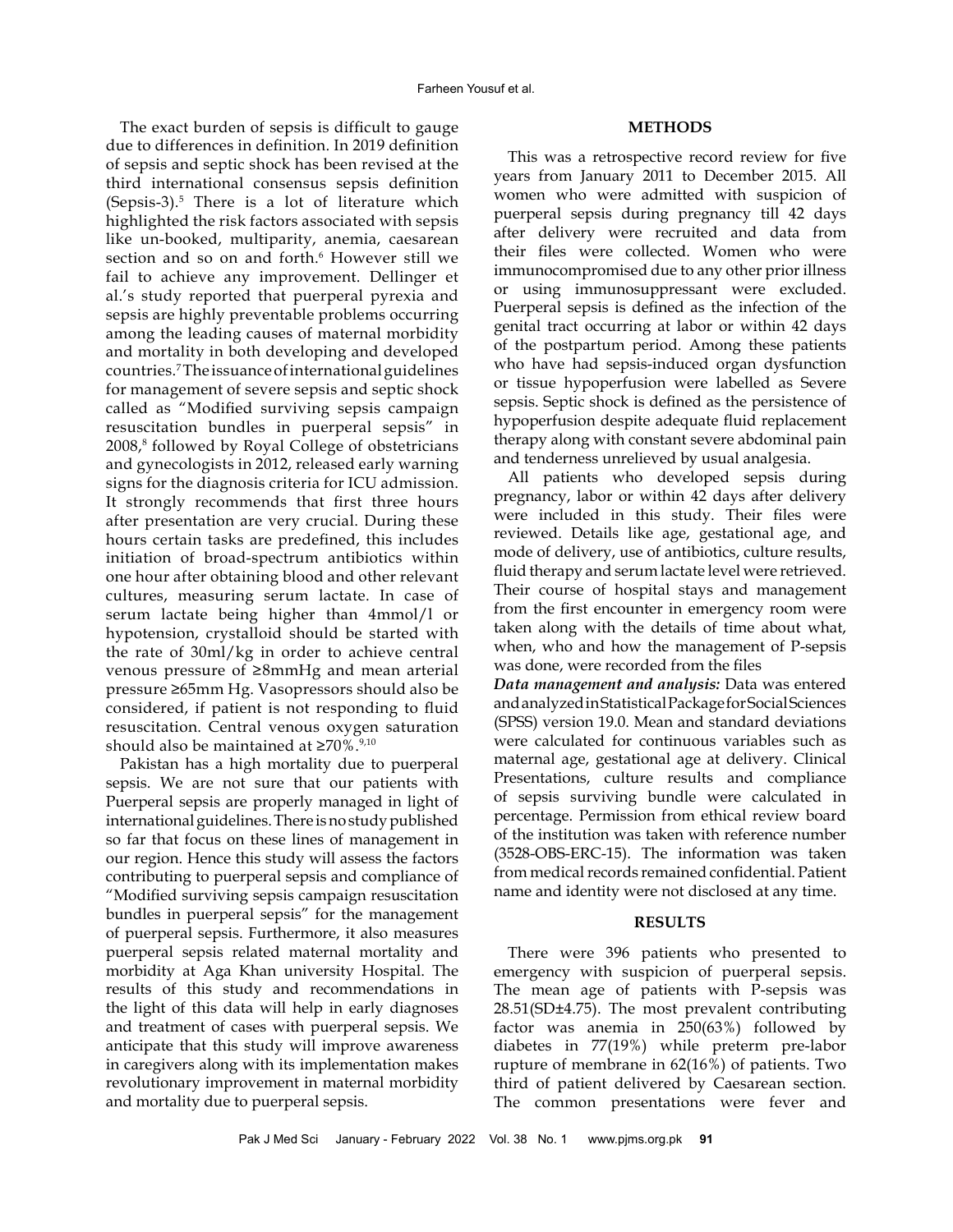Table-I: Clinical factors associated with P-sepsis.

|                                                                                                    | Total N 396(%)                                                               |
|----------------------------------------------------------------------------------------------------|------------------------------------------------------------------------------|
| Anemia                                                                                             | 250(63.1)                                                                    |
| <b>Diabetes</b>                                                                                    | 77(19.4)                                                                     |
| Vaginal discharge + Pelvic infection                                                               | 21(5.3)                                                                      |
| <b>PPROM</b>                                                                                       | 62(15.7)                                                                     |
| Mode of delivery<br>Vaginal<br>Caesarean section<br>Fever<br>Rigors<br>Tachycardia<br>GIT symptoms | 150(37.87)<br>246(62.12)<br>257(64.9)<br>187(47.2)<br>254(64.1)<br>34 (8.58) |
| Lethargy<br><b>Breast abscess</b>                                                                  | 103(26)                                                                      |
| UTI<br><b>RTI</b>                                                                                  | 6(1.5)<br>14(3.5)<br>19(4.8)                                                 |
| Abdominal distention                                                                               | 32(8.08)                                                                     |
| Offensive vaginal discharge                                                                        | 10(2.5)                                                                      |
| Sub involution of uterus                                                                           | 3(0.8)                                                                       |
| Maternal Mortality due to<br>severe sepsis                                                         | $7(15.90)^{*}$                                                               |
| Level of Care<br><b>Special Care</b><br>Intensive care unit                                        | $29(65.90)$ *<br>$15(34.09)^*$                                               |

**\***N 44(Denominator).

tachycardia found in about 255(64%) of patients shown in Table-I.

Severe sepsis with organ dysfunction cases are shown in Table-II. There were 44(11%) of

| Table-II: Sepsis associated with organ |  |
|----------------------------------------|--|
| dysfunction and microorganism.         |  |

| Organ dysfunction                 | 44(11.1)  |
|-----------------------------------|-----------|
| Liver                             | 26(59.09) |
| Renal                             | 7(15.90)  |
| Lungs                             | 2(4.54)   |
| Multi organ failure               | 9(20.45)  |
| Organism Overall Culture positive | 26(59.09) |
| GAS                               | 5(11.36)  |
| E-coli                            | 9(20.45)  |
| Staphylococcus                    | 2(4.54)   |
| Klebsella                         | 3(6.81)   |
| Pseudomonas                       | 3(6.81)   |
| <b>MRSA</b>                       | 1(2.27)   |
| Acitenobacter                     | 3(6.81)   |
|                                   |           |

severe sepsis out of 396 patients. Further break up of organ failure revealed that liver was affected in 26(59%) followed by renal dysfuction 7(16%). Multi-organ involvement seen in 9(20%) of patients with severe sepsis. The culture was positive in 26(59%) with trend of *E-coli* in 9(20%) and Group-A streptococcus (GAS)in 5(11%).

Among 396 patients with sepsis the adherence to survival bundle of P-sepsis depicted in Table-III. Overall, the culture was sent in half of the patients. Biomarkers like C-reactive protein was done in 25(6.3%) while serum lactate was measured in 19(5%) out of which 12 patients had the level  $\geq$ 4mmol/L. Antibiotics were administered to 90(23%) within one hour of arrival. Sepsis with organ dysfunction was found in 44 patients, all patients were attended by consultant within three hours, among them 12(27%) had serum lactate more than ≥4mmol/L. Central venous pressure monitoring with fluid resuscitation was done as per protocol of survival bundle given to all 12(100%) patients with high serum lactate, while vasopressin was needed in half of these patients 6(50%).

Management of sepsis with trends to antibiotics and further intervention required to control sepsis is shown in Table-IV. Amid 44 patients of severe sepsis 29(66%) were admitted to special care, while 15(34%) required intensive care admissions. Our 7(16%) patients expired. All of them had multi-organ failure.

Table-III: Compliance of Survival Bundle in p-sepsis.

|                                   | Total N 396(%)   |
|-----------------------------------|------------------|
| Obtain cultures                   | 191(48.1)        |
| Blood                             | 145(36.6)        |
| Urine                             | 154(38.9)        |
| High Vaginal swab                 | 97(24.5)         |
| Wound swab                        | 10(2.5)          |
| Fluid tap                         | 8(2.0)           |
| Measure serum lactate/CRP         | 44 (11.1%)       |
| Administer Antibiotics (one hour) | 90(22.7)         |
| Severe Sepsis                     | Total N $44\%$ ) |
| Consultant arrival in 3 hours     | 49(113.36)       |
| CVO <sub>2</sub>                  | 37(84.1)         |
| Serum lactate $\geq 4$            | 12(27.2)         |
| Fluid resuscitation               | $12/12$ $(100)*$ |
| <b>CVP</b>                        | $12(100)*$       |
| Vasopressin                       | $6(50)*$         |

\*Denominator is 12 who had S/lactate≥ 4mmol/L.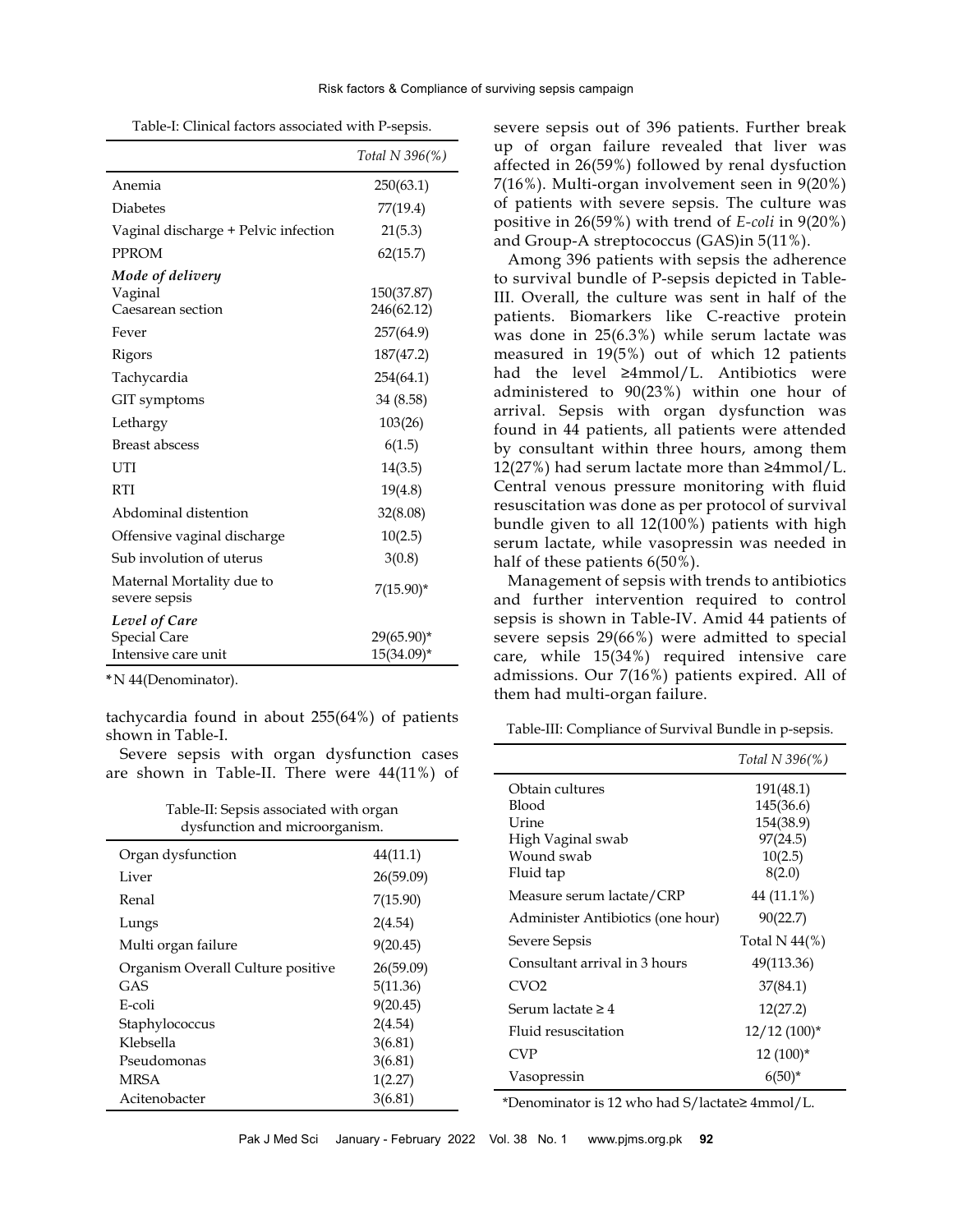| Antibiotics                                            | Total N 396(%)    |
|--------------------------------------------------------|-------------------|
| Cephalosporin and<br>metronidazole                     | 275(69.4)         |
| Co-amoxicillin                                         | 101(25.5)         |
| clindamycin                                            | 3(8)              |
| Imepenum                                               | 16(4)             |
| Piperacillin                                           | 37(9.3)           |
| Vancomycin                                             | 12(3.0)           |
| Tecoplasmin                                            | 1(0.3)            |
| polymyxin                                              | 2(0.5)            |
| Surgical management<br>Source Control (severe sepsis)* | N 44(Denominator) |
| Evacuation of uterus                                   | 2(4.54)           |
| TOP/LSCS                                               | 10 (22.72)        |
| Laparotomy                                             | 5(11.36)          |
| Hystrectomy                                            | 2(4.54)           |
| Resuturing                                             | 5(11.36)          |
| Ultrasound guided aspiration                           | 5(11.36)          |

Table-IV: Medical and surgical management of P-sepsis.

\*N 44(Denominator).

#### **DISCUSSION**

This retrospective record review in five years showed the 396 patients had P-sepsis, among them 44(11.1%) patients had severe sepsis with organ dysfunction**.** The studies in Pakistan showed the rate between 3.9-6.3%,<sup>11,12</sup> with maternal mortality related to P-Sepsis was between 13-20%.13-15 The available data in Pakistan is limited mainly hospital based data, the criteria of sepsis in also not clear.<sup>16</sup>

This study showed that anemia was found in 63% of patients with sepsis, while other studies conducted in a public hospital showed, almost all suffering from anemia and one third of women hemoglobin was less 5g/dl with sepsis.<sup>11,12</sup> Our data set, catered only to patients with sepsis and showed that 62% had delivered by C-section, hence unable to check the rate of C-section in non-sepsis patients. An American study also exhibit the higher rate of C-section in sepsis patient with odd ratio of 1.58.<sup>17</sup>

Our study depict E-coli is the commonest organism followed by GAS. This has been further endorsed by a study in Zimbabwe, however confidential enquiries on maternal mortality UK suffice Group A streptococcus as the major culprit of p-sepsis related mortality.<sup>9,18</sup>

The compliance of Sepsis survival bundle was variable. The cultures were obtained in half of the patients with sepsis. Similarly, other components were also accomplished in severe sepsis, but not in all patients with sepsis. Multi organ failure leads to most of the death 9(78%) in our study, this was further endorsed by a local study, showed that in majority of maternal mortality is associated with Multi organ failure.<sup>19</sup> Therefore, strict compliance to sepsis survival bundle could improve maternal morbidity and mortality. World Health Organization Global Sepsis Study (GLOSS), shows the death rate due to sepsis in low middle income(LMIC) and low income (LIC) countries range from 7-14.8% respectively, this far more then upper middle income countries(UMIC) i.e. 1.1%.<sup>20</sup>It is a strong recommendation to take culture and start antibiotics within one hour of arrival. Therefore, broad spectrum antibiotics usually starts within one hour after collecting relevant cultures.<sup>7</sup>

The most common antibiotics used in this study was the combination of cephalosporin and metronidazole followed by Co-amoxiclav. However, this was the choice up to 2005, but due to lack of coverage against Methicillin-resistant staphylococcus aureus (MRSA), Extended Spectrum Beta-Lactamase (ESBL) and pseudomonas along with increased risk of C.difficile infection. Piperacillin/ tazobactam or carbapenem with clindamycin is the first choice,<sup>10,21</sup> On the other hand these empirical antibiotics could develop multi drug resistance.<sup>22</sup> Molecular technology has been evolving to receive culture results in  $\leq$  one hour.<sup>23</sup> It has been proven from the research conducted in US health system that resuscitation survival bundle is directly correlated with the duration of compliance, by reduction in mortality by 7% in consequent quarters. Those hospitals who used this for more than three years showed reduced mortality by 36%.<sup>24</sup> If the time limits to three hours, further improved the survival in cost effective manner.<sup>25</sup> An update in 2018 by Levy suggests, more aggressive management by one hour.<sup>26</sup> However adopting to one hour bundle is a concern, leads to more pressure on emergency department with over treatment of patients among sepsis without shock.<sup>22</sup> Procalcitonin and C-Reactive proteins are non-specific markers. The use of broad-spectrum antibiotics empirically leads to cross resistance. The availability of specific devices that identify the causative organism and sensitivity to antibiotics in one hour is warranted.<sup>23</sup>

LMIC countries like Pakistan, being an underresourced and low resilience health system with